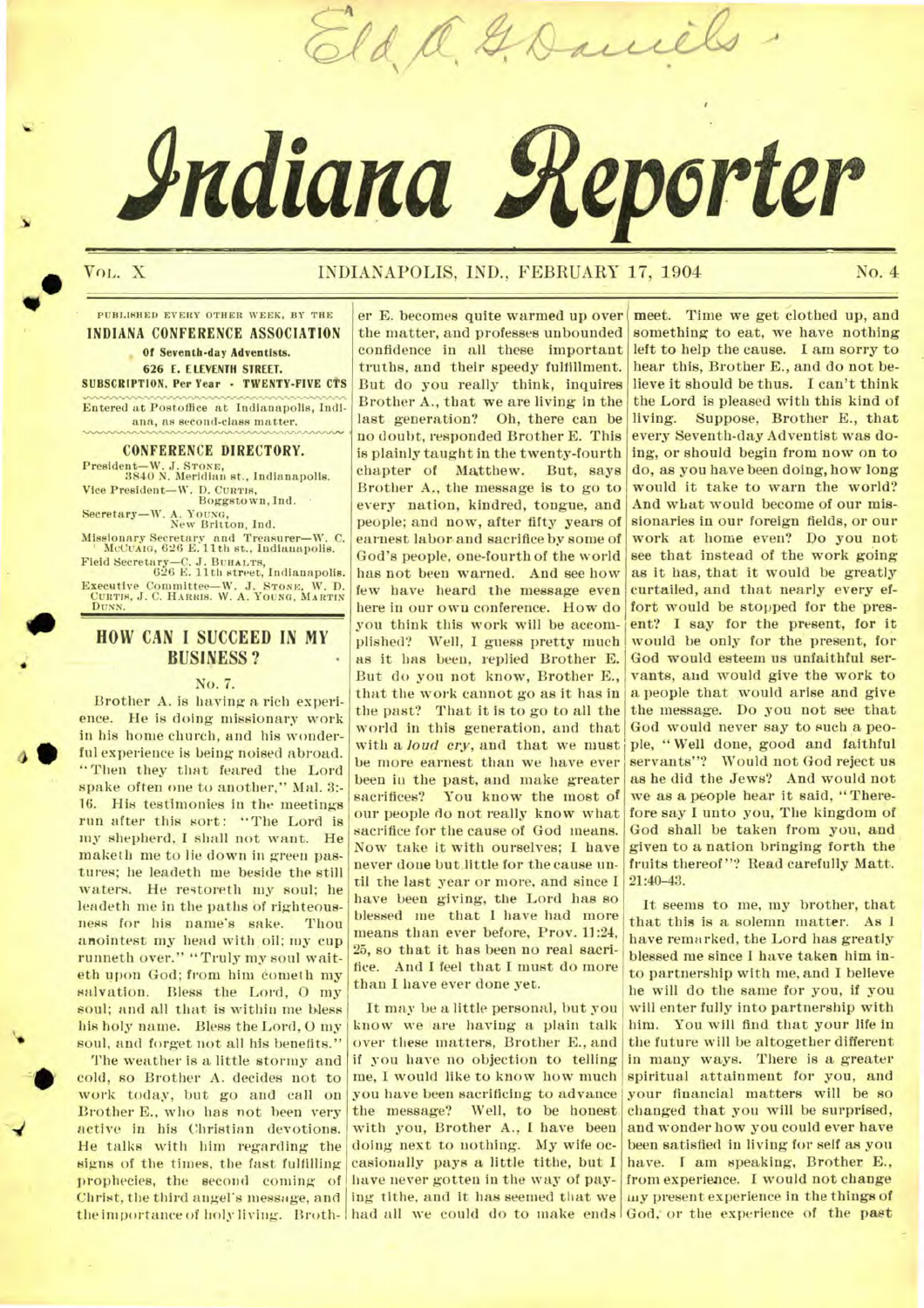year even, for my whole previous experience.

But I see that it is getting late in the day, and 1 must be going. Do not be in a hurry, Brother A., I have become much interested in what you have said, and there are some things that you have called my attention to, that have made a deep impression on my mind. I see how unfaithful I have been, how little I have done to help in *carrying* the message to those in darkness. I have been living whol-<br>ly for self. And that in this con-And that in this condition I will surely be lost. I must have a different experience, and I must do something in a material way to advance the work. I shall not soon forget this visit, I am sure. But will you pray with us before leaving? After an earnest prayer Brother takes his journey homeward. He is joyous in the Lord, and the angels are by his side, also rejoicing with with him. Read Luke 15:7.

W. J. **STONE.** 

#### **OUR PRESENT DUTY.**

Dear Brethren and Sisters of Indiana: We believe that you all dearly love the great truths intrusted to us, and that our sole object should be to proclaim this message to the world. We also believe that this work must be done, will be done in this generation.

Dearly beloved, this is a stupendous fact before which we should stand in awe and tremble. 0, my friends, has this with us been permitted to degenerate into a mere theory? Since Noah's time until the present no people have been placed under such awful responsibilities nor intrusted with a message freighted with interests of of such vital import.

We owe this message to the world that is yet unwarned; this is why we exist as a distinct people. Whenever we lose sight of this truth we cease to be Seventh Day Adventists. The success of our organized body depends wholly upon the interest and activity of each individual member.

Just now the work is languishing and is sorely crippled because of its Cramped financial condition. Shall it remain so? Must the Lord seek another people to finish his work, or shall we arise and "Come up to the help of the Lord against the mighty?" That some of us have been negligent and careless is evident from existing conditions. Perhaps none of us have been as faithful as we Should have been. The acceptance of this precious

truth means a life of actual sacrifice. I wonder how many of us comprehend the real significance of this term!

We must admit that we can not continue the work as in the past, for every year shows a deficit, and at this rate we shall soon find ourselves so overwhelmed with debt that we shall not be able to ever pay out. We can not believe this to he the mind of the Lord; therefore something must be done and that at once, to relieve the financial strain and continue the work.

The situation has become so desperate that the conference laborers have decided to accept half pay. For many of us who live in cities with no other means of support, and rent, fuel and food to buy, means a real sacrifice; however, God knows we have need of these things, so we go forth in confidence, "For we walk by faith, and not by sight." We also have confidence that our members throughout the state will arise and join us in the struggle, and sure victory will be the result

#### J. E. **COLLINS.**

# **THE BETTER WAY.**

In no better way can we manifest our interest in the progress of this world-wide message than by supporting it. This can be done more effectually by the weekly offering than by waiting to make one large gift at the end of the year. As a rule those who give weekly find themselves able to give more than they dared think of doing when all was given at one time. The interest rises with the gifts, and the prayers always accompany the intelligent interest. Try it.

The year 1904 should close with the best record for mission work in this denomination. We are nearing the end, and the work must be quickly done. More workers must be sent out; old fields must be strengthened and enlarged, and unentered ones must not be neglected longer. What do we *say?* Now is the time to begin to give if 1904 is to be the banner year for missions in your experience. He who is able to supply all your need will open ways for you to earn money for his cause which you leas;<br>expected. And you will have the expected. And you will have the the blessed privilege of sharing in the reward with the workers at the front when the Master comes. The joy of giving the gospel to the benighted souls of heathen lands is alone worth all the sacrifice our giving may cost **ESTELLA** HOUSER.

#### **TO INDIANA SABBATH SCHOOLS**

**DEAR CO-WORKERS :—I** take this manner of communicating with you, as I cannot now send out a letter to each one. I am preparing a tabulated report of all our Sabbath schools, to be published in the Reporter. This report will appear each quarter, and show the name of each school, membership, attendance, number of divisions and classes ; also the amount of contributions of each school, expense, offerings for missions. etc. You will be interested I am sure, to see what other Sabbath schools in the State are doing, and compare their work with your own.

 $\bullet$ .

 $\bullet$ 

I am anxious to have all schools 'report promptly, which all do not now do, and some do not report at all. Every quarter some ten or twelve schools fail to report. Dear co-laborers, this ought not to be so The Lord loves to have system and order in all parts of his work, and the matter of reporting to your secretary is an important part of that work. Will not those who are still delinquent in this matter send me their Sabbath school report for last quarter *at once*, that it may be incorporated in this report, to come out in the next issue of the Reporter? I shall be sorry indeed to have any of your names left blank.

Yours for the advancement of the Sabbath-school work.

Mrs. R. W. **MCMAHAN, Cor.** Sec'y Educational Dept.

# **BETTER DAYS FOR WINDFALL.**

I was requested to hold a missionary convention at Windfall, Nov. 21, which I did with good success. They had not been holding Sabbath school there for several mouths, but we encouraged them to he faithful, if they were few in numbers; **so** we organized them, and put Bro. Warner in ns superintendent. They have been holding a Sabbath school ever since. They held their quarterly meeting while I was there, and we had a grand time. Two joined subject to baptism, making in all four candidates awaiting baptism. They desire an ordained minister to come and hold some meetings, and I think good results would follow.

There may be many of us that have not the ready cash to help, but perhaps we may be more faithful in paying a strict tithe, and increase our offerings. I want to be one that is willing and ready to help in this time of need.  $J, J$ . FELLOW, J. J. FELLOW.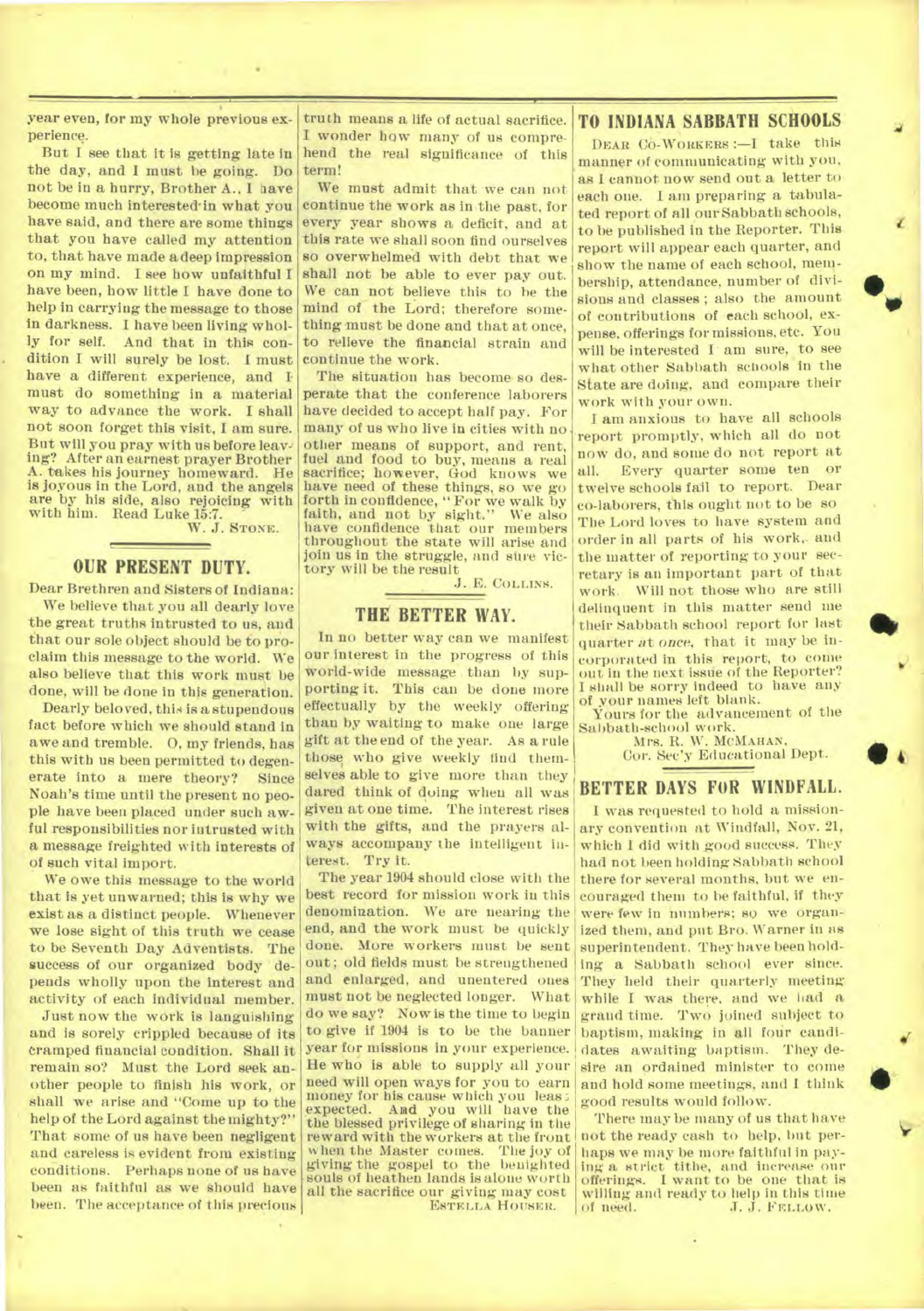## **GENERAL MEETING.**

There will be a general meeting at Rochester. Ind., beginning Friday evening, Feb. 19, and continuing over Sunday, and perhaps longer. Brethren living in that part of the State are invited to be present at this meeting. Come, praying that God may baptize us with his spirit and **at were** to carry forward the work de-<br> **at which we were we** W. J. STONE. olving upon us.

# **AN IMPORTANT MATTER.**

I wish to say to our brethren and sisters who have means that they expect to some time put in the cause of God, to remember that it is well to fix this matter while you are well and can attend to it yourselves. The cause of God in Indiana needs means. There is not a much more needy field anywhere at the present time than Indiana, and if you have gifts at any time which you wish to place in the cause, remember that our conference has a legal organization, and is prepared to handle these gifts.

We also wish to state that at the resent time we could use a few hunred dollars in the shape of a loan at a low rate of interest to meet the present emergency. I shall be glad to hear from any of our brethren or sisters in the conference who have means which they wish at some time to place in the cause, or who have oney they could loan for a time. We are needing some money at the present time to settle up bills which are due on our Manual Training school, which can be repaid as soon as the pledges to this fund are paid. Address me at 3840 N. McMinn street. W. J. STONE.

#### **OBJECT LESSON WORK.**

The Lord has placed the Object Lesson work among his people for a test. It is not only a test for our people, but for the outside world. I have found in my experience in the work, that those that do not desire the book enough to pay for it, would not be benefited by it if given to them. hose that are seeking after light rom Heaven are anxious for the book. It is a test to God's people to see if they will give the Word of Life to perishing souls around them. The Lord will bless us in our endeavors to sell Object Lessons if we trust him with all our hearts.

me wonderfully in our endeavors to sell Object Lessons and some smaller books. We were at Warren, Indiana, four days, but on account of the very bad weather we canvassed only about two *days.* We sold 26 Christ's) Object Lessons, 13 Best Stories, 2 Education, 1 Josephus Complete Works; and 50 of the Special Signs. The harvest truly is plenteous, but the laborers are few; pray ye therefore the Lord of the harvest that he will send forth laborers into his harvest, Matt.<br>9:37, 38. ALBERT RANDALL. ALBERT RANDALL.

# **ENCOURAGING WORDS.**

We are always glad to read the reports from our workers, and to hear some are accepting the truth.

Since last report I visited the Anderson church, and was glad to find some earnest souls there engaged in missionary work. Mechanicsburg is my old home church ; some are holding on to the faith once delivered to the saints. At Middletown some are striving for that heavenly country; some have lost their interest in the message, and are laying up treasures on earth.

I am sorry to learn from the Reporter that our laborers have been compelled to take one-half of their regular salary. This means some one is not doing his duty. Brethren and sisters. let us he honest with our Creator. He claims the uppermost seat in our hearts; he is first in all things ; he is the chiefest among ten thousand and the one altogether lovely; he supplieth all. things; we could not live one moment without him. Then let us seek forgiveness for all our sins, and more especially for robbing the Lord. There will be no thieves in the earth made new. The eighth commandment reads, "Thou shalt not steal;" if we claim to be commandment-keepers, let us show our faith by our works.

J. F. CUMMINS.

#### **A WORD TO CANVASSERS.**

The Lord has blessed my wife and Lord, and take courage. Report where there are 22,000,000 people. Brethren, we trust that you will, be faithful in reporting. If you are out of blanks or other supplies, write us at once. We do not mean to slight you. Times are dull. However, the Lord has said that the canvassing work fares better in dull times than at any other time. Let us thank the

each week, so we can mail you your papers<sup>\*</sup>

# **"OTHERS PAY NO TITHE."**

A church treasurer, in sending in to God's treasury \$54.20 tithe, in her letter states :

"This amount does in no way represent the church, but only three individuals. Some other tithe-payers are not here, but have their tithe recorded here; and the other portion don't pay any tithe. If God's people or those professing to be, would render to him his own, there would be no lack in his treasury. In this I mean to be faithful. I like to keep abreast with the field and its needs."

of their success. Glad to hear that treasury \$50 during three months, If three tithepayers render the what a grand sum might be sent in *if every* member had paid his tithe. It is "the other portion" that "don't pay any tithe" who are hindering Gop's closing work. Reader, to which class do you belong?

U

One of our sisters handed a neighbor the last Reporter to read. The latter read the first article from Eld. Stone, and knowing that her pastor was interested in the subject, gave him the paper. After reading the article he visited our office at 626 East Eleventh street, to see if he could obtain the back numbers of the paper, so as to get all the articles. He then subscribed for the paper for one year. He said he was trying to introduce the subject of tithing to his church. Should not our own brethren and sisters be as much interested in these questions as those who know not the truth for this time? Read carefully Elder Stone's continued article in this issue of the Reporter.

Most encouraging reports have been received from our eompany of workers in inland China. Watch for them in the Review. The Lord has gone before the workers in a remarkable manner, and opportunities for service press in on every hand. The sick crowd around their doors, asking for help ; so many have come that it was necessary to station a boy at the door to keep them from crowding into the house. They have asked for a place to treat their sick. Our response will show whether we mean to hasten the message throughout that vast empire with its 400,000,000 people. Our physicians are the only ones in all the province of Honan,